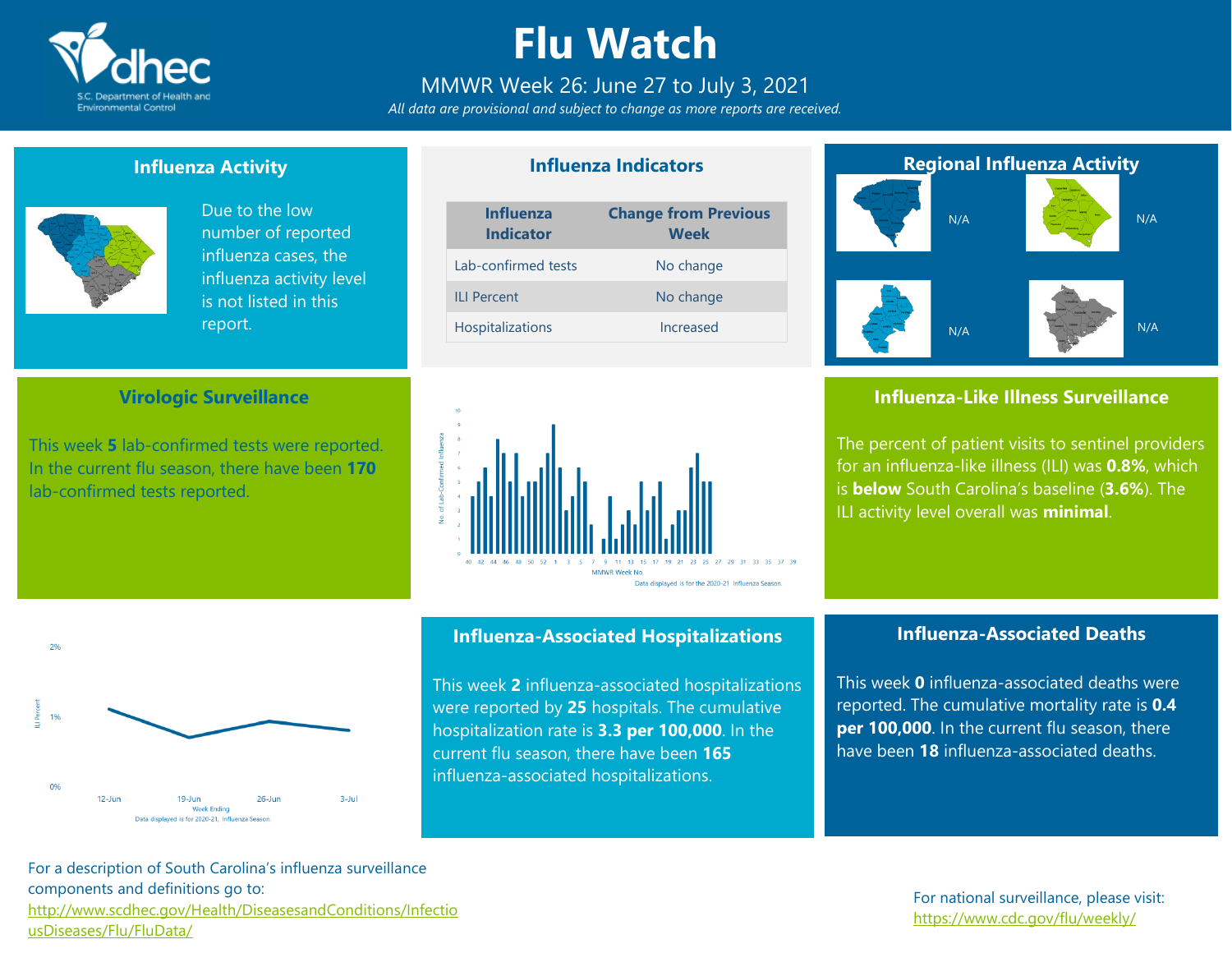# **Virologic Surveillance**

| Lab-Confirmed Influenza Cases by Influenza Type to Date* |                            |            |            |             |                     |  |  |  |  |
|----------------------------------------------------------|----------------------------|------------|------------|-------------|---------------------|--|--|--|--|
|                                                          | No. of Cases (%)           |            |            |             |                     |  |  |  |  |
| <b>Influenza</b><br><b>Type</b>                          | <b>This</b><br><b>Week</b> | 2020-21    | 2019-20    | 2018-19     | 5 season<br>average |  |  |  |  |
| Overall                                                  | 5                          | 170        | 6725       | 4760        | 3766                |  |  |  |  |
| Influenza A                                              | 3(60.0)                    | 62(36.5)   | 4730(70.3) | 4596 (96.6) | 2890(76.7)          |  |  |  |  |
| A(H3)                                                    |                            |            | 40(0.8)    | 597(13.0)   | 332(11.5)           |  |  |  |  |
| A(H1N1)                                                  |                            | 2(3.2)     | 1121(23.7) | 463(10.1)   | 491(17.0)           |  |  |  |  |
| $A(NS)^{**}$                                             | 3(100.0)                   | 60(96.8)   | 3569(75.5) | 3536(76.9)  | 2067(71.5)          |  |  |  |  |
|                                                          |                            |            |            |             |                     |  |  |  |  |
| Influenza B                                              | 2(40.0)                    | 103(60.6)  | 1986(29.5) | 151(3.2)    | 876(23.3)           |  |  |  |  |
| <b>B</b> (Victoria)                                      |                            |            | 249(12.5)  | 3(2.0)      | 51(5.8)             |  |  |  |  |
| B(Yamagata)                                              | 44                         | $-1$       | 6(0.3)     | --          | 12(1.4)             |  |  |  |  |
| $B$ (LND) <sup>+</sup>                                   | 2(100.0)                   | 103(100.0) | 1731(87.2) | 148(98.0)   | 813(92.8)           |  |  |  |  |
|                                                          |                            |            |            |             |                     |  |  |  |  |
| <b>Influenza Virus</b><br>Coinfection <sup>§</sup>       | O(0.0)                     | 5(2.9)     | 9(0.1)     | 13(0.3)     | N/A                 |  |  |  |  |
| Influenza/SARS-<br>CoV-2 Coinfection <sup>£</sup>        | O(0.0)                     | 15(13.8)   | 0(0.0)     | N/A         | N/A                 |  |  |  |  |

\*Data presented from previous influenza seasons represents the data from that season through the same week as the current season. Nationally, the influenza season begins with MMWR week 40 and ends with MMWR week 39. The 2020-21 influenza season began on September 27, 2020 and will end on October 3, 2021.

\*\*NS – not subtyped +LND – lineage not determined

§Cases with more than one influenza A subtype in the same sample or with influenza A and B viral types in the same sample simultaneously. £Lab-confirmed influenza cases who also tested positive for SARS-CoV-2 virus from specimens collected on the same date.

### **Laboratory-Confirmed Influenza Cases, by Virus Type**



A not subtyped  $\blacksquare$  A(H1N1)  $\blacksquare$  A(H3)  $\blacksquare$  B (lineage not determined)  $\blacksquare$  B (YAM)  $\blacksquare$  B (VIC)  $\blacksquare$  Co-infection

**Laboratory-Confirmed Influenza Cases, 2018-19 Season to Present**



A not subtyped  $A(H1N1) = A(H3) = B$  (lineage not determined) B (YAM) B (VIC) Co-infection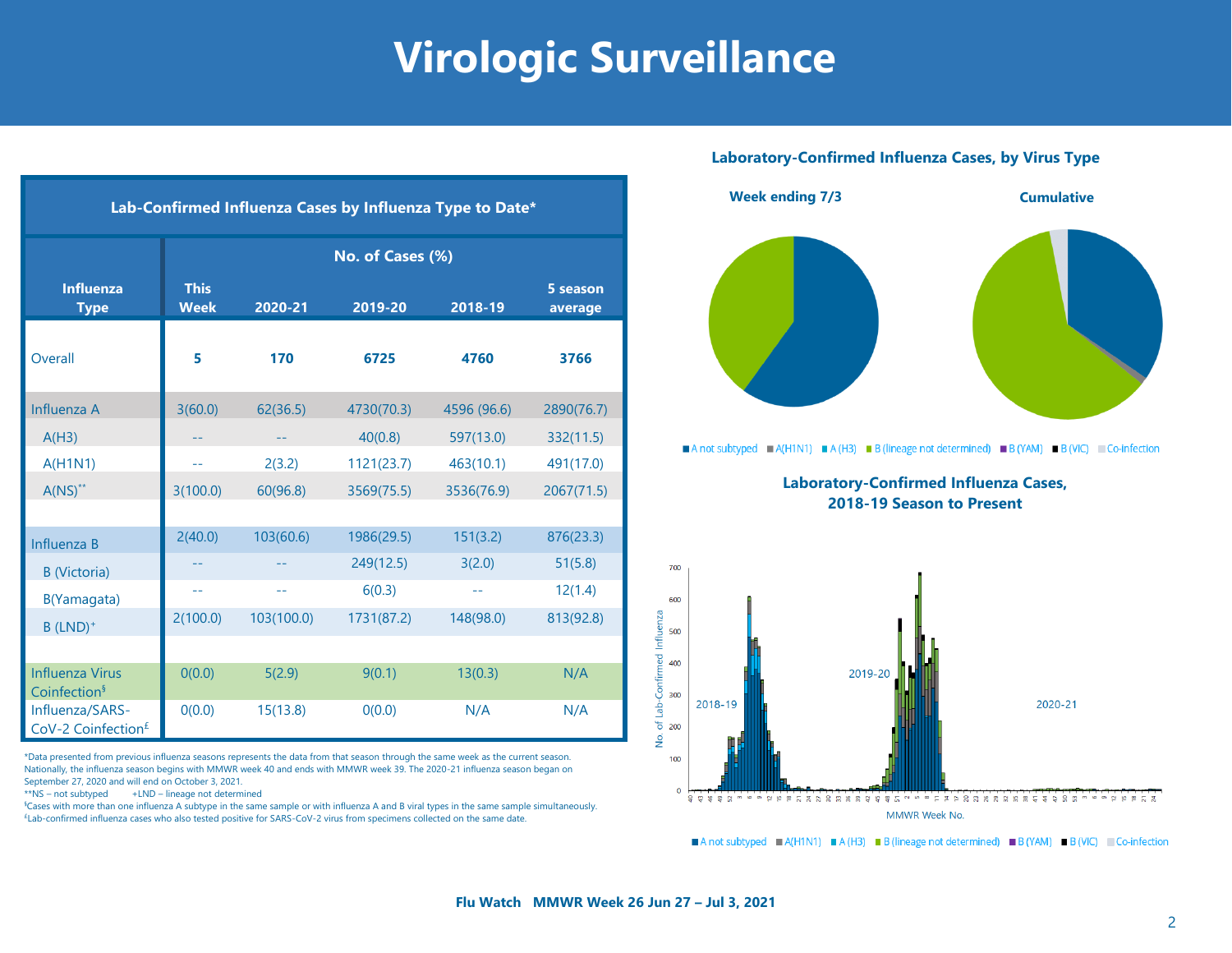# **Influenza-Like Illness (ILI) Surveillance**

This week, the ILI activity level was **minimal** and **0.8%** of patient visits to SC ILINet providers were attributed to an influenza-like illness. This is **below**  the state baseline of **3.6%**.

Reports were received from providers in **15** counties, representing all DHEC Public Health regions.

\*\*ILI percentage is dependent upon the number of reporting providers and/or can vary by disease activity or the number of providers submitting reports.\*\*

**Percentage of Influenza-like Illness (ILI) Visits Reported by Sentinel Providers for Past and Current Seasons**







State ILI Activity Level by MMWR Week, 2016-17 Influenza **Season to Present** Season to Present **State ILI Activity Level by MMWR Week, 2016-17 Influenza**